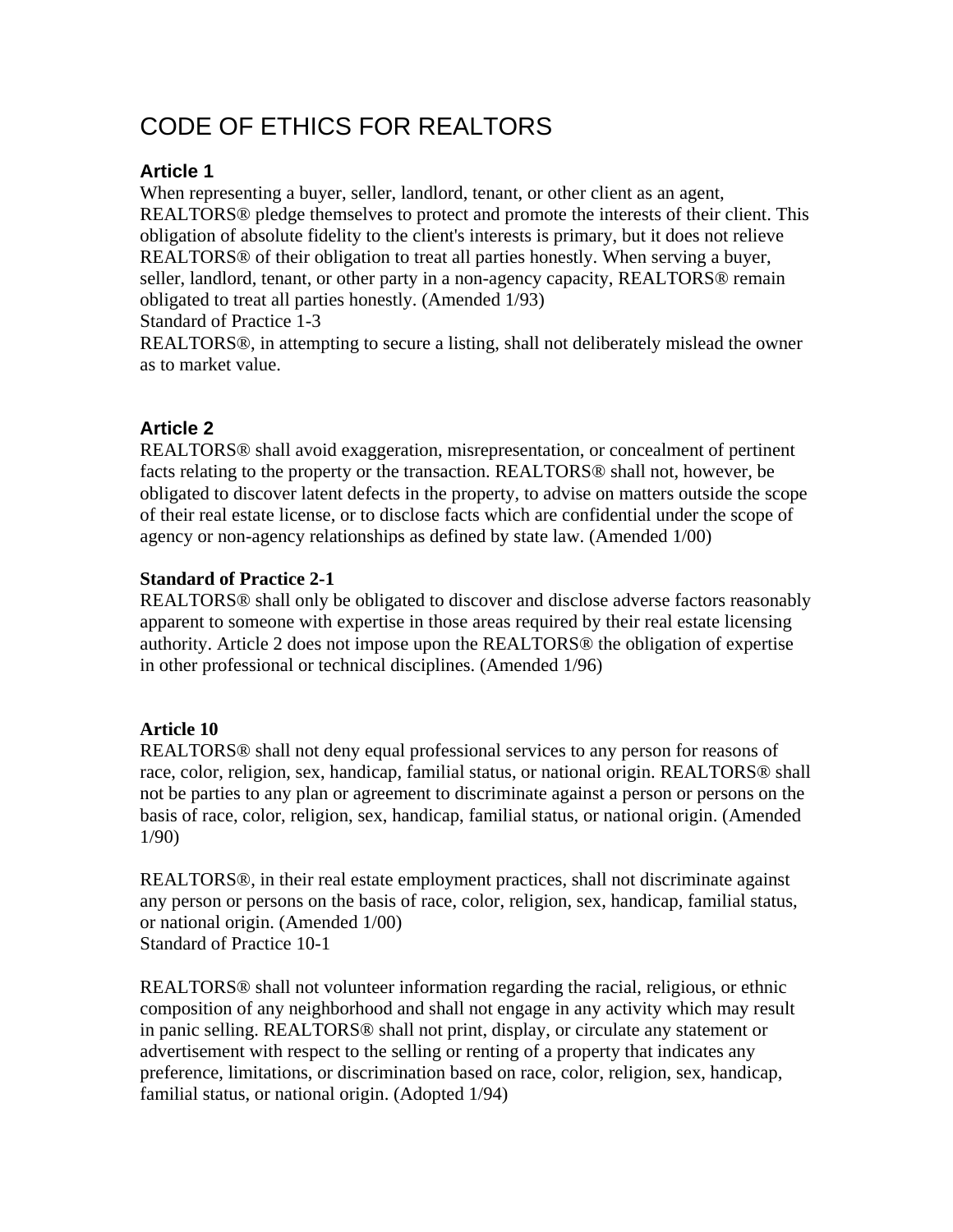#### **Article 11**

The services which REALTORS® provide to their clients and customers shall conform to the standards of practice and competence which are reasonably expected in the specific real estate disciplines in which they engage; specifically, residential real estate brokerage, real property management, commercial and industrial real estate brokerage, real estate appraisal, real estate counseling, real estate syndication, real estate auction, and international real estate.

REALTORS® shall not undertake to provide specialized professional services concerning a type of property or service that is outside their field of competence unless they engage the assistance of one who is competent on such types of property or service, or unless the facts are fully disclosed to the client. Any persons engaged to provide such assistance shall be so identified to the client and their contribution to the assignment should be set forth. (Amended 1/95)

### **Article 12**

REALTORS® shall be careful at all times to present a true picture in their advertising and representations to the public. REALTORS® shall also ensure that their professional status (e.g., broker, appraiser, property manager, etc.) or status as REALTORS® is clearly identifiable in any such advertising. (Amended 1/93) Standard of Practice 12-3

The offering of premiums, prizes, merchandise discounts, or other inducements to list, sell, purchase, or lease is not, in itself, unethical even if receipt of the benefit is contingent on listing, selling, purchasing, or leasing through the REALTOR® making the offer. However, REALTORS® must exercise care and candor in any such advertising or other public or private representations so that any party interested in receiving or otherwise benefiting from the REALTOR®'s offer will have clear, thorough, advance understanding of all the terms and conditions of the offer. The offering of any inducements to do business is subject to the limitations and restrictions of state law and the ethical obligations established by any applicable Standard of Practice. (Amended 1/95)

## **Article 16**

REALTORS® shall not engage in any practice or take any action inconsistent with the agency or other exclusive relationship recognized by law that other REALTORS® have with clients. (Amended 1/98)

#### **Standard of Practice 16-2**

Article 16 does not preclude REALTORS® from making general announcements to prospective clients describing their services and the terms of their availability even though some recipients may have entered into agency agreements or other exclusive relationships with another REALTOR®. A general telephone canvass, general mailing or distribution addressed to all prospective clients in a given geographical area or in a given